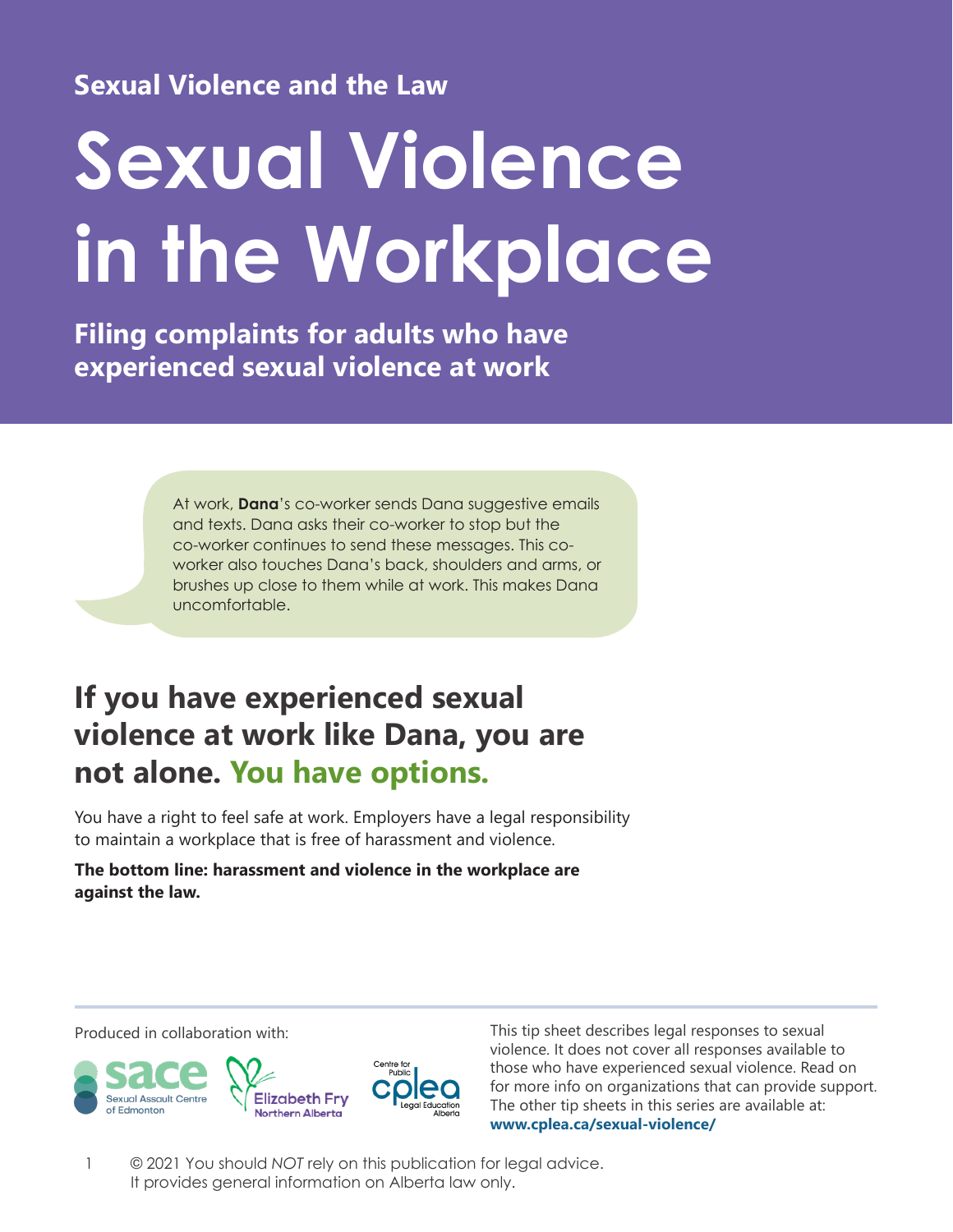# **The Laws**

The *Alberta Human Rights Act* and Alberta's occupational health and safety (OHS) laws prohibit sexual violence in the workplace.

If you are experiencing sexual violence or harassment at work, you should report the behaviour to a supervisor. Your workplace may have an internal process for dealing with complaints, such as a workplace policy or collective agreement (if you are in a union). If your employer does not have a process, or you are not happy with how they dealt with your complaint, there are other options. You may be able to make a human rights complaint or an occupational health and safety complaint. How you respond depends on the situation and the outcome you want.

# **"If I am a temporary foreign worker, how will making a complaint affect my status?"**

If you have a temporary foreign worker status in Canada, this is likely tied to you having a job with your employer. If this is the case, know that the rights described in this resource still apply to you. You can make a human rights complaint or an occupational health and safety complaint.

If you are experiencing abuse at work, you may be eligible for an **open work permit for vulnerable workers**. This work permit lets you work for almost any employer in Canada. This is a temporary solution because it has an expiry date and cannot be renewed. The purpose of this work permit is to give you time to find another job and apply for a new work permit.

For more information, visit: **<http://bit.ly/3rCCb2D>**

**If you are a federally-regulated employee,** the *Canadian Human Rights Act* and the *Canada Labour Code* apply to you instead of the Alberta laws. Federally-regulated employees include those working for the federal government, Canadian chartered banks, interprovincial transportation companies, television and radio broadcasters, and First Nations administrations.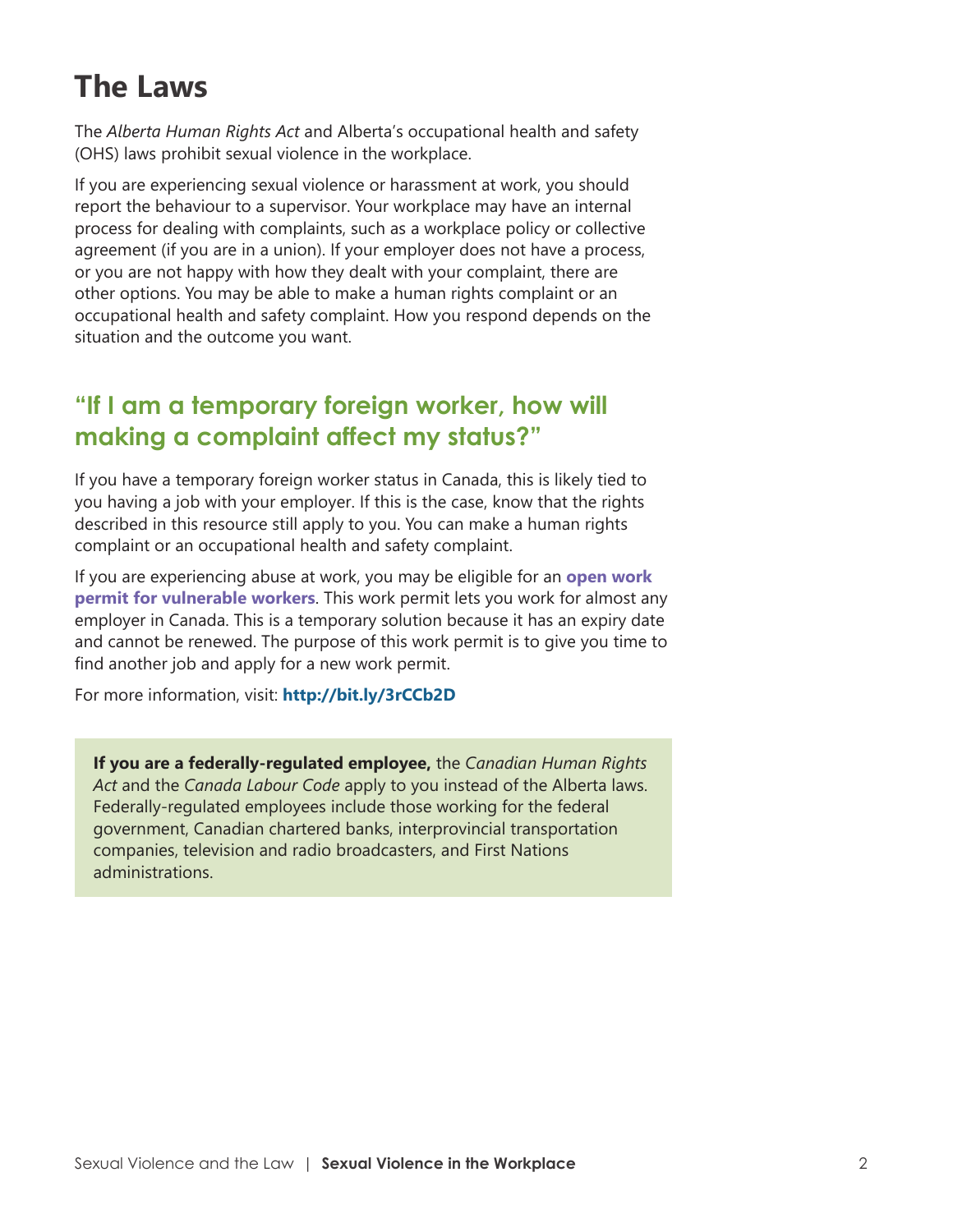### *Alberta Human Rights Act*

The *Alberta Human Rights Act* prohibits discrimination at work (and in other situations) based on certain protected grounds. The Alberta Human Rights Commission deals with human rights complaints in Alberta.

### **Protected Grounds in Alberta**

• Race

• Age

• Religious beliefs

**Ancestry** 

• Colour

- Place of origin
- Gender
- Marital status
- Gender identity
- Source of income
- Gender expression • Family status
- Physical and mental disability • Sexual orientation

### **To make a complaint, you must connect the discrimination to a negative effect. Negative effects include:**

- not getting a job
- the terms and conditions of your employment being negatively changed (such as reduced pay, not being promoted, being forced to work in unsafe work conditions or a toxic work environment)
- being denied access to benefits
- being denied a leave or accommodation
- being forced to quit your job because of the discrimination
- your employer terminating you because you made a complaint

Discrimination at work relates to the whole employment process, from recruitment and promotions to termination. For a complaint related to your workplace, your complaint will be against your employer or potential employer. An employer can be liable for failing to create a safe work environment.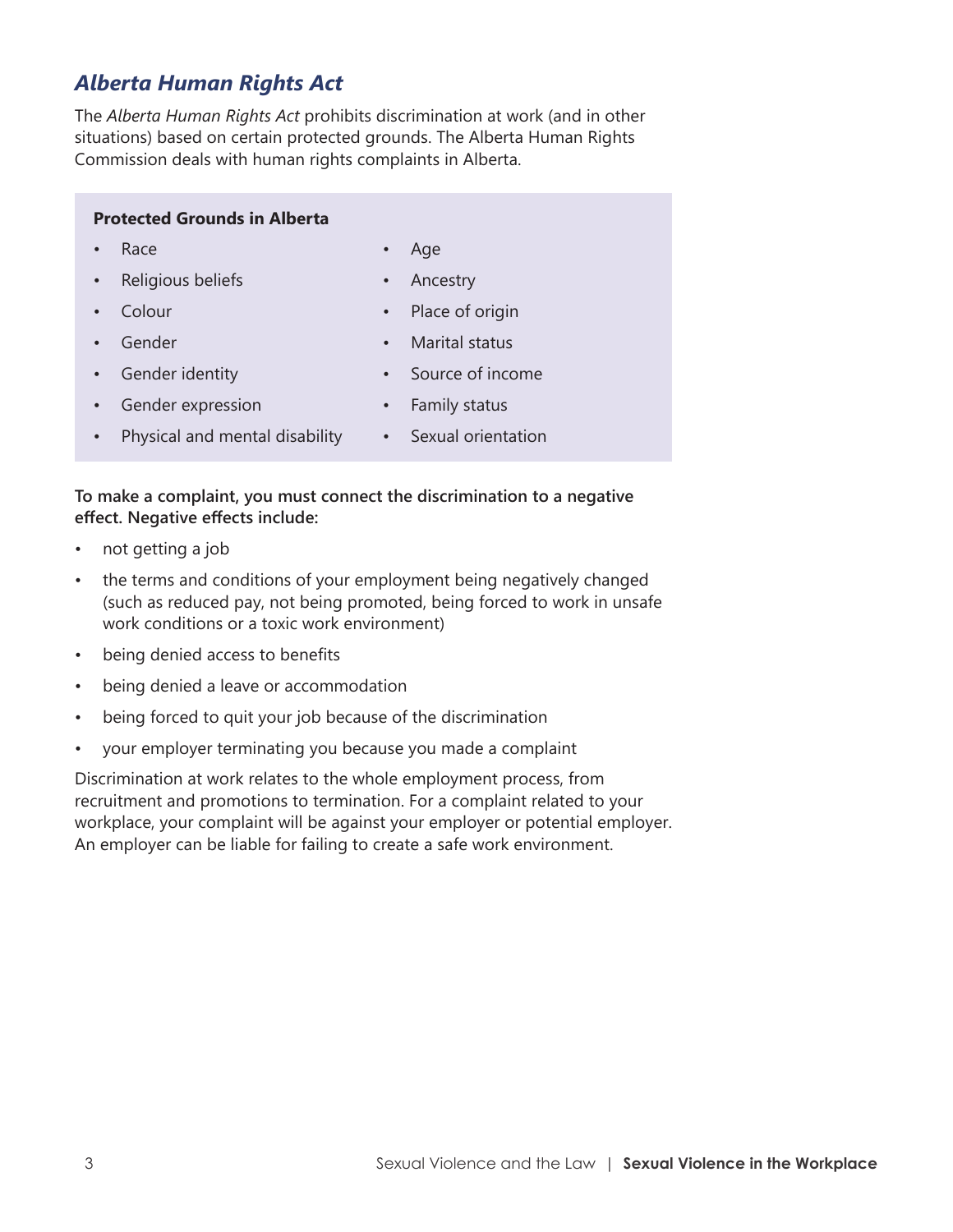### **Sexual Harassment**

**Sexual harassment** is a form of discrimination. It is any unwanted or unwelcome behaviour that is sexual in nature and negatively affects you. Sexual harassment can range from mild to very severe.

### **Examples of sexual harassment include:**

- Looking at you or touching you inappropriately
- Comments or teasing that are sexual in nature
- Unwanted physical contact or closeness
- Unwanted sexual requests or demands
- Jokes about gender or sexual orientation
- Talk about sexual activities
- Suggestive photos or drawings

The person causing harm does not have to be your boss or someone in a position of authority over you. They could be a co-worker, client, customer or student.

You can file a complaint with the Alberta Human Rights Commission if someone is sexually harassing you, including at work, and you experience a negative effect.

### **EXAMPLES**

You have an interview for a new job. The interviewer says you are perfect for the position based on your education and experience. The interviewer then comments that you are attractive and must have lots of suitors pursuing you. You respond that you prefer to keep your private life separate from your professional life. The interviewer abruptly ends the interview. You do not get the job.

**Your supervisor makes comments about your appearance and tells sexual jokes at work.** You tell your supervisor their behaviour makes you uncomfortable. Your supervisor's behaviour continues and they are hostile towards you. You are up for a promotion. Your supervisor is on the committee making the decision. You do not get the promotion. Your co-worker tells you it is because you asked your supervisor to stop their behaviour.

**Your co-worker makes comments to you about being gay.** You ask your co-worker to stop but they do not listen. You report this behaviour to your supervisor. Your supervisor does nothing to stop the behaviour. The behaviour gets worse and worse. You decide to quit your job because the work environment is toxic.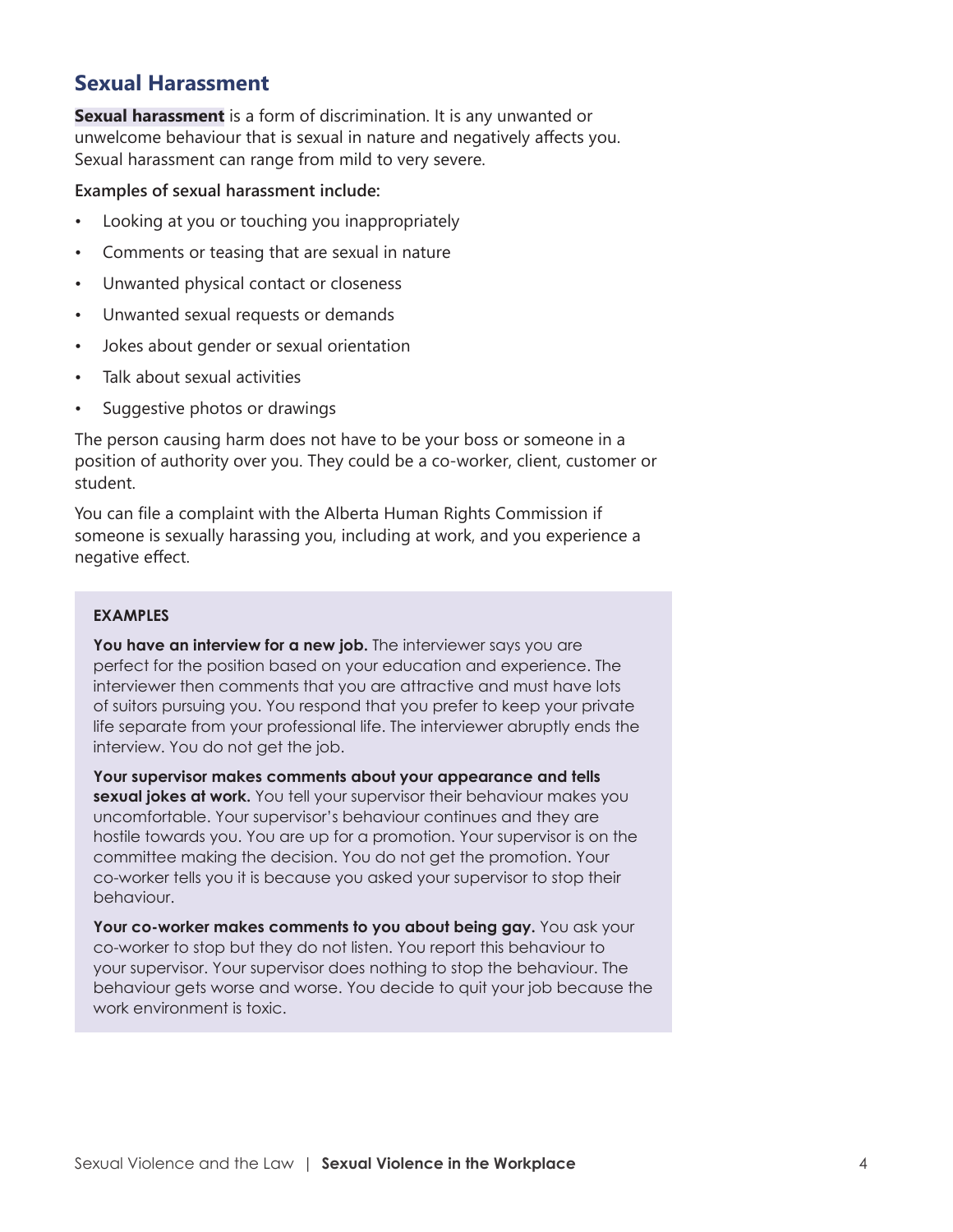## **Alberta Occupational Health & Safety Laws**

Occupational health and safety (OHS) laws in Alberta set out rules that everyone on a work site must follow. This includes workers, employers, suppliers, owners and contractors. Employers have an obligation to create a safe workplace free of harassment and violence. The definitions of harassment and violence include sexual harassment and sexual violence.

Sexual harassment and violence can be a workplace hazard. Employers have an obligation to prevent and investigate **workplace hazards**. Employers should have violence and harassment prevention policies in place that include a process for dealing with complaints.

Sometimes **domestic violence** spills over into the workplace, even if you do not work with the person causing harm. Your employer must take reasonable steps to protect you and other workers from domestic violence on the work site.

Sexual harassment and violence can also be a form of **discrimination**. Discrimination means you suffered a negative consequence, such as retaliation, intimidation, loss of job, demotion, etc. You are protected from discriminatory action when you are performing certain protected activities. Section 35 of the *Occupational Health and Safety Act* lists these protected activities.

### **SEXUAL HARASSMENT CAN BE A CRIME**

Sometimes sexual harassment at work is also a criminal offence. Criminal harassment is conduct that causes you to reasonably fear for your safety or the safety of anyone you know. It includes:

- someone following you from place to place
- someone repeatedly communicating, directly or indirectly, with you or someone you know
- someone watching your house, workplace or some other place where you are
- someone threatening you or a member of your family

For more information about criminal offences, see the tip sheet in this series called **Reporting Sexual Violence to Police**.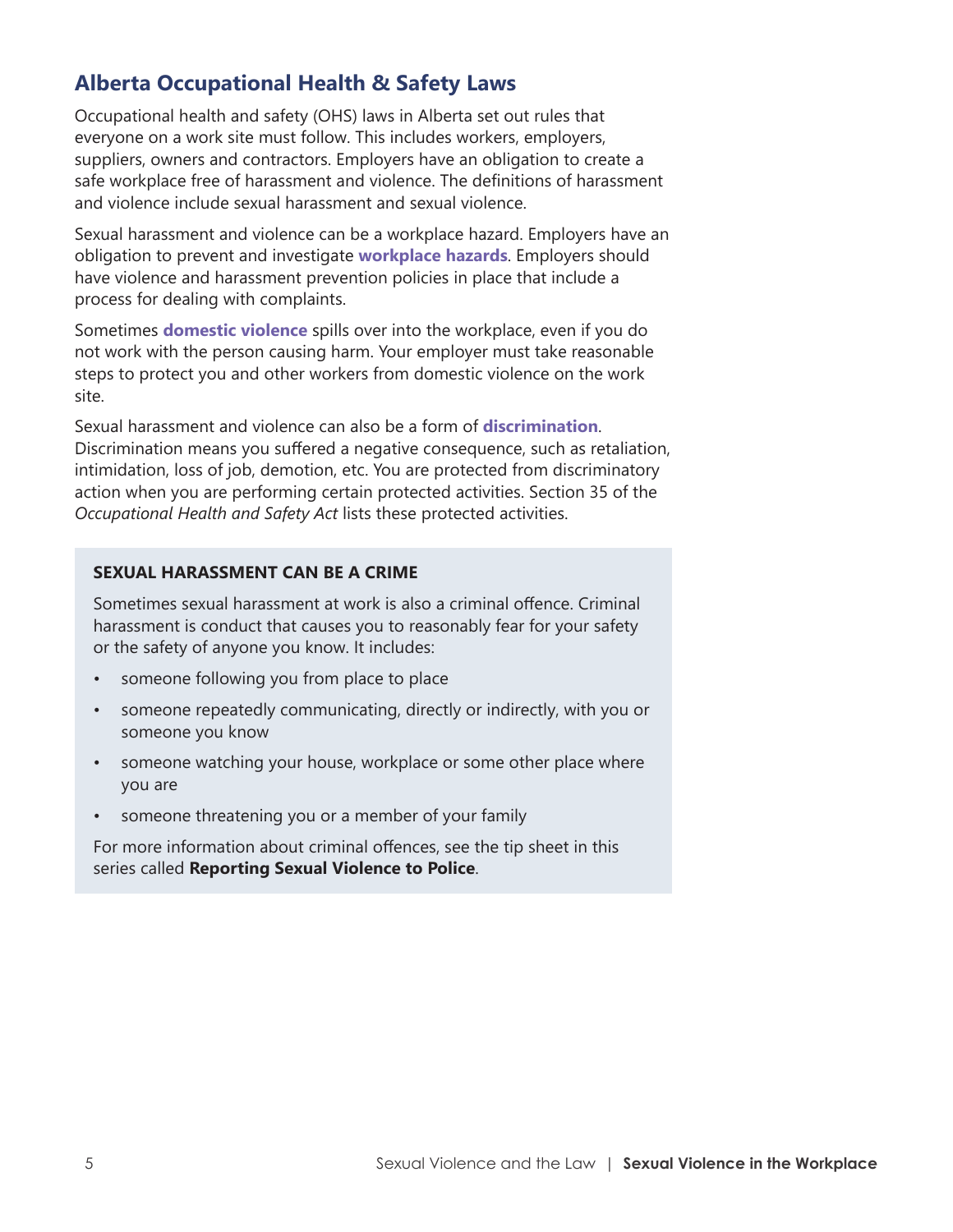# **Making a Human Rights Complaint**

**You must file your complaint within one year of the event. If the harassment is ongoing, you must file within one year of the latest event.**

### **How to file a complaint**

- *1* **Phone the Alberta Human Rights Commission's confidential inquiry line to discuss your concerns.** The Commission will let you know if the *Alberta Human Rights Act* covers your concerns or not.
- *2* **Complete the Human Rights Complaint Form.** It is available on the Commission's website.
- *3* **Mail, fax or drop off your completed form at the appropriate office.**

### **After you file a complaint**

- *1* **The Alberta Human Rights Commission will review your complaint.** They will not accept your complaint if it does not fall within the mandate of the *Alberta Human Rights Act*. This does not mean you did not experience sexual violence. It simply means the Commission is not the right place to deal with it.
- *2* **If the Commission accepts your complaint, it forwards a copy to the other party (the respondent) – your employer or potential employer.** The respondent can respond to your complaint. A human rights officer will decide if your complaint should go to conciliation or investigation.
- *3* **Conciliation is not a trial it is a voluntary process to help you and the respondent resolve the complaint.** About 90% of complaints go to conciliation, with a high success rate.

### **During an investigation, the human rights officer gathers information from you and the respondent and then makes a recommendation.**

During both processes, the human rights officer will help you both understand the issue and common resolutions. The respondent does not have to acknowledge that they have done anything wrong. The respondent may agree to pay you wages or income lost or expenses you incurred because of the discrimination (if applicable). The respondent may also agree to pay you general damages (money for injuries to dignity, feelings and self-respect). In exchange for money, you usually must agree not to take any further legal action against the respondent.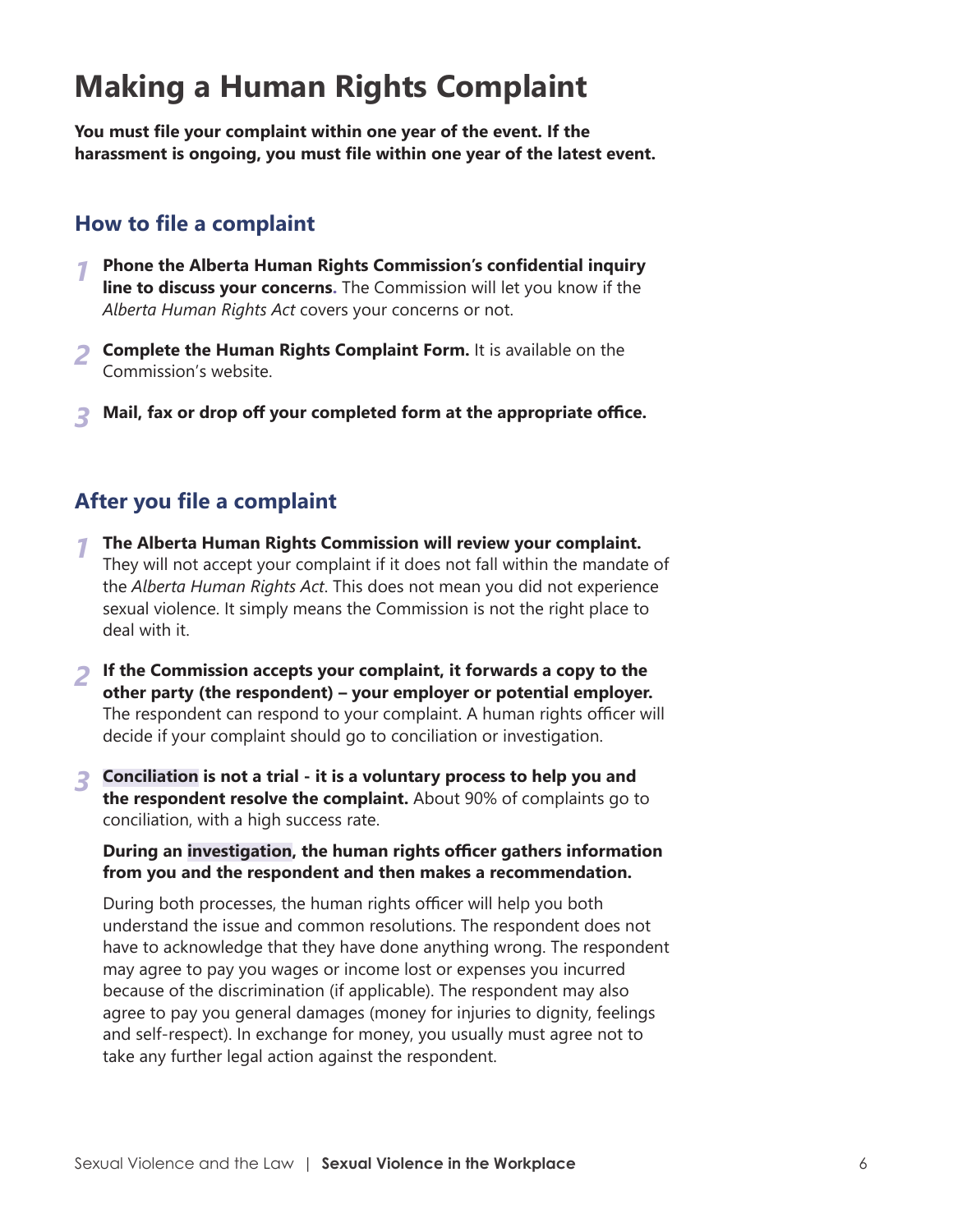*4* **If conciliation or an investigation is not successful in resolving the complaint, the human rights officer will prepare a memo to the Director of the Commission.** The Director can dismiss your case if you refuse a reasonable settlement offer or if the Director decides your case does not have merit. You can appeal the Director's decision in writing within 30 days. The Director can also refer your complaint to a tribunal. A **tribunal** is a panel of one or three members who will hear evidence and decide your case. A tribunal is an administrative process, not a court process.

*5* **You must prove to the tribunal on a balance of probabilities that your experience meets the legal test for discrimination.** Balance of probabilities means the tribunal believes the event occurred more likely than not. If you are successful in proving your case to the tribunal, it can award you general damages, or order the respondent to pay you any wages or income lost or expenses incurred because of the discrimination. It can also order the respondent to stop the discriminatory behaviour, such as by changing a workplace policy to deal with future discriminatory acts.

- *6* **If your claim is not successful, this does not mean you were not sexually harassed.** It only means the tribunal does not have enough evidence to meet the legal test for sexual harassment.
- *7* **The whole process can take anywhere from a year to several years from the date you file a complaint due to the high number of complaints the Commission deals with.**

*Remember, you and the respondent can settle the issue at any time in the process.*

**How to contact the Alberta Human Rights Commission**

If you live in Red Deer or south of Red Deer, contact the Southern Regional Office in Calgary at 403.297.6571.

If you live north of Red Deer, contact the Northern Regional Office in Edmonton at 780.427.7661.

For more information, visit **[www.albertahumanrights.ab.ca](http://www.albertahumanrights.ab.ca)**

The **Workers' Resource Centre** provides free help to Alberta workers, including with human rights complaints. Visit **[helpwrc.org](http://helpwrc.org)** for more information.